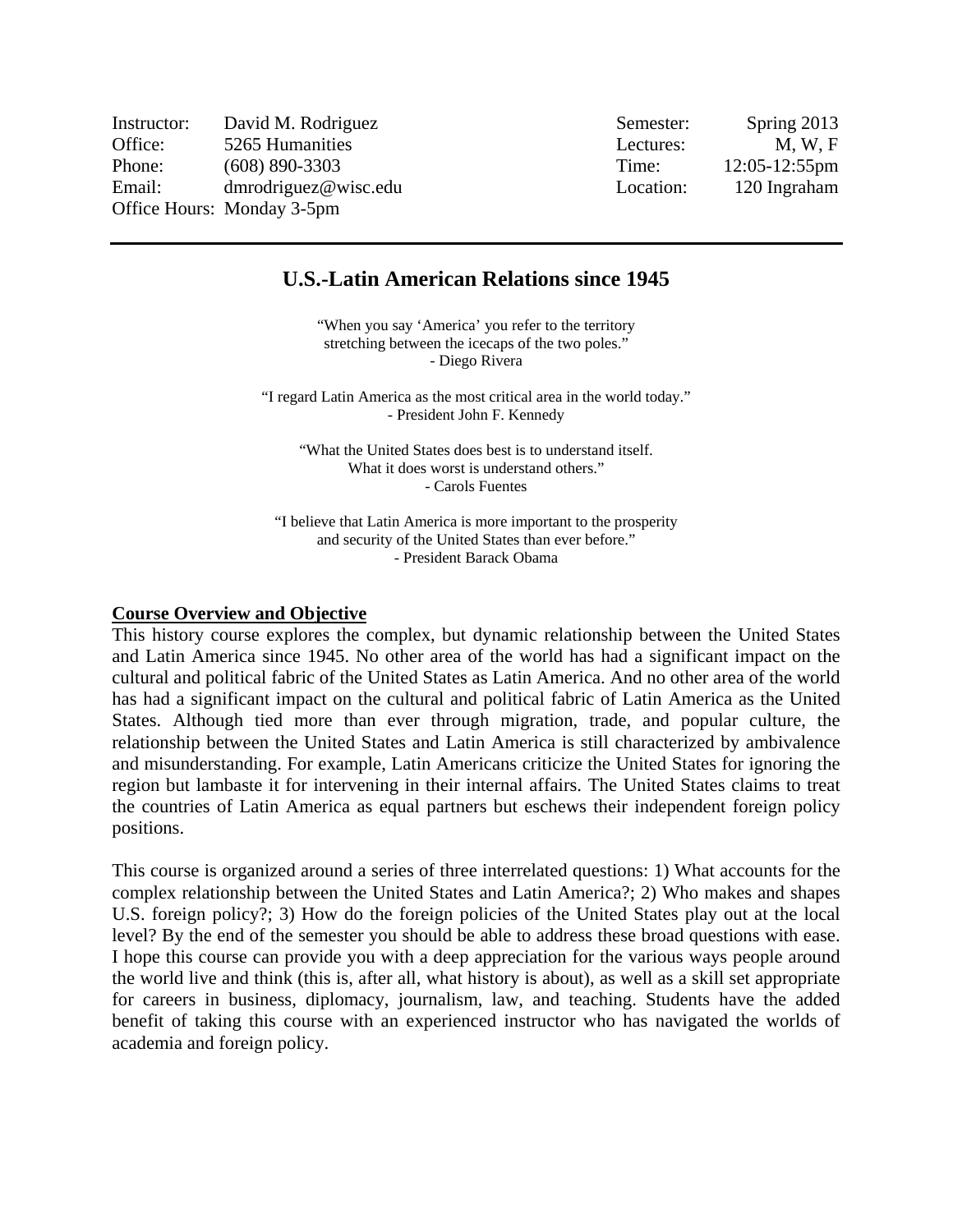### **Course Mechanics and Readings**

This is a lecture course that meets three times a week for fifty minutes. Students, for the sake of intellectual enlightenment, should attend every lecture and complete all of the assigned readings by the stated due date. Please come to class on time and do not leave early. Out of respect for the instructor and students around you, please do not talk, sleep, eat, do crossword puzzles, play video games, or read the newspaper. Computers may only be used to take notes.

The reading load for the course fluctuates weekly. Please read everything closely and carefully. In addition to the textbooks that you are required to purchase at the University Bookstore, you will also be reading online primary documents (speeches, policy documents, etc.) that capture the historical flavor of the time period we are studying. Where scholarly monographs cannot provide justice to the topic at hand, I have selected articles written by prominent foreign policy practitioners.

### **Required Readings**

- Mike Davis, *Magical Urbanism: Latinos Reinvent the U.S. City* (New York: Verso, 2000).
- Enrique Krauze, *Redeemers: Ideas and Power in Latin America* (New York: Harper, 2011).
- Alan McPherson, *Yankee No! Anti-Americanism in U.S.-Latin American Relations* (Cambridge: Harvard University Press, 2006).
- Henry Raymont, *Troubled Neighbors: The Story of U.S.-Latin American Relations from FDR to the Present* (Cambridge, MA: Westview, 2005).

#### **Assignments and Grading**

Your grade for the course will be based on the following: two in-class quizzes, a take-home midterm, and a take-home final exam. Your in-class quizzes will be a combination of fill-in-theblank, mix-and-match, and multiple choice. For your take-home midterm exam you will be asked to write two 4-5 page essays. For your take-home final exam you will be asked to write two 5-6 page essays. Prior to each assignment I will hand out a study guide with a list of key terms and potential essay questions. Only the midterm and final exams are cumulative.

Each in-class quiz is worth 15% of the grade, the take-home midterm 30%, and the take-home final 40%. Unless you are on your deathbed, and even this will require documentation, no makeup exams or grades of incomplete will be given.

*Warning: Plagiarism is defined as presenting someone else's words, ideas, and written work as* your own. Anyone found guilty of plagiarizing or cheating will receive an automatic "F" in the course. No exceptions. If you are unclear about an assignment, come see me and I'll be more than happy to help you.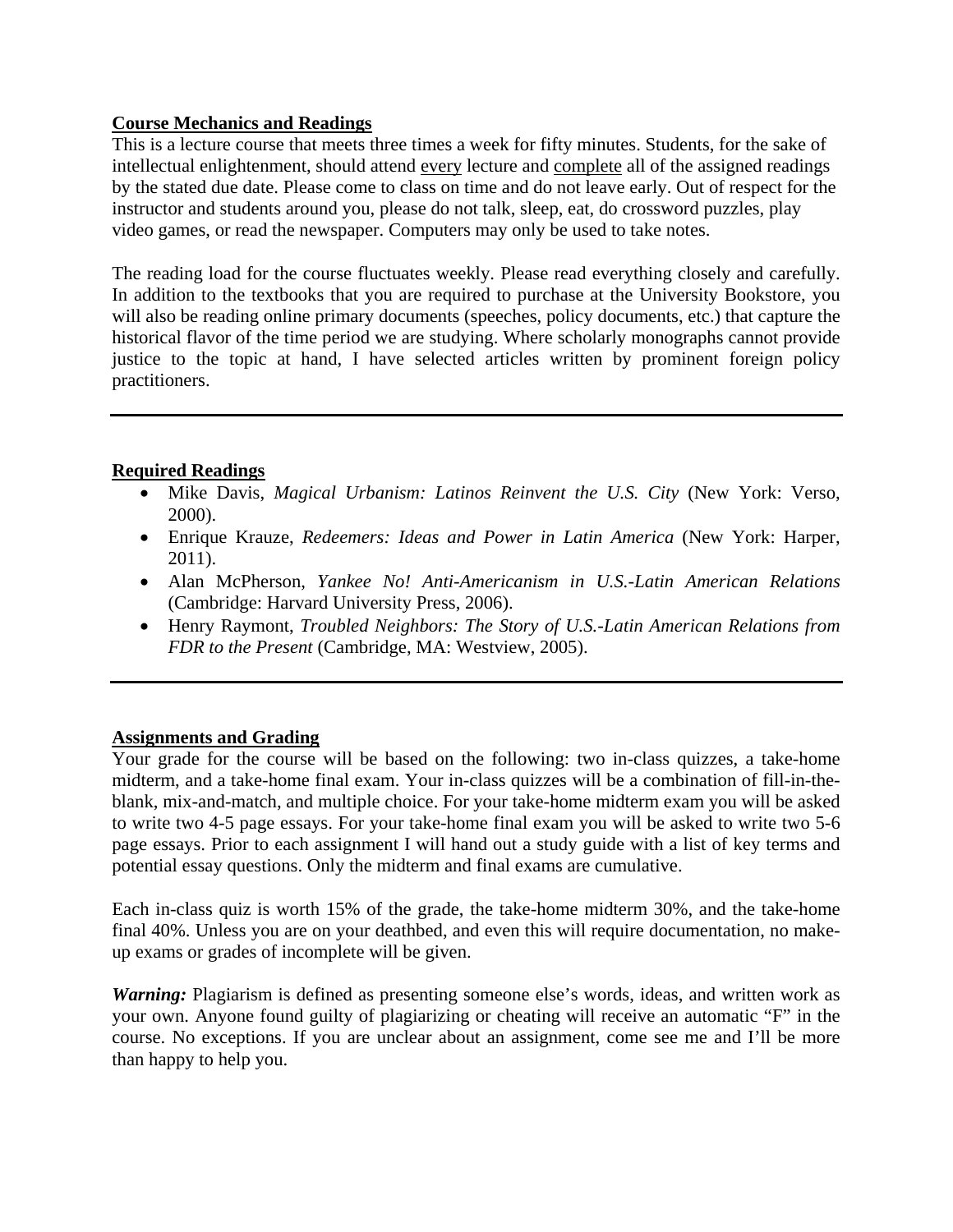## **Schedule of Important Dates and Assignments**

- February 13: In-class quiz  $#1$
- March 11: Take-home midterm exam passed out after lecture
- March 15: Take-home midterm exam due at start of lecture
- April 24: In-class quiz #2
- May 10: Take-home final exam passed out after lecture
- May 15: Take-home final exam due

## **Miscellaneous**

Why study history? For anyone interested in current affairs the study of history is very relevant. Contrary to popular perception historians are not concerned exclusively with the 3 "D's": dates, details, and the deceased. We are concerned, rather, with how the society we live in came to be. The study of history is important if we want to understand our place in the world or comprehend the struggles of those who came before us. You may find that the discipline provides you with a sense of meaning, purpose, and empowerment.





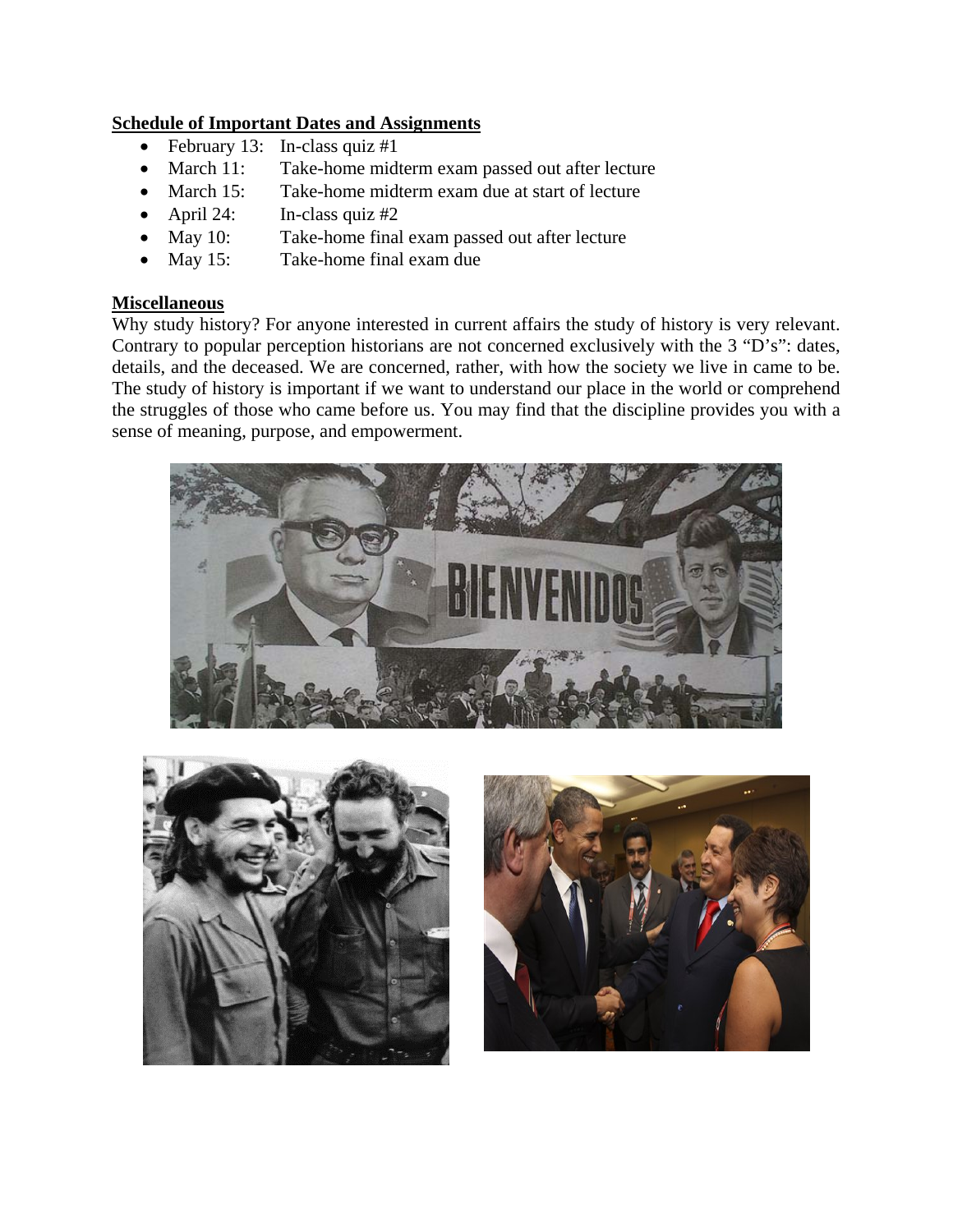# **Schedule of Classes**

| <b>Week 1:</b> | <b>Theoretical Foundations of U.S.-Latin American Relations</b><br>Introduction<br>January 23 |                                                                                                                                                  |
|----------------|-----------------------------------------------------------------------------------------------|--------------------------------------------------------------------------------------------------------------------------------------------------|
|                | January 25                                                                                    | The Setting of U.S. Foreign Policy                                                                                                               |
| Readings:      | Krauze, Preface & Chapter 1<br>Raymont Prologue & Chapter 1 (Introduction)                    |                                                                                                                                                  |
| <b>Week 2:</b> | (Continued) Theoretical Foundations<br>January 28                                             | The North American Mind                                                                                                                          |
|                | January 30                                                                                    | The Latin American Mind                                                                                                                          |
|                | February 1                                                                                    | The Historian's Mind                                                                                                                             |
| Readings:      | Krauze, Chapters 2-3<br>Raymont, Chapters 2-3                                                 |                                                                                                                                                  |
| <b>Week 3:</b> | The Lay of the Land<br>February 4                                                             | From World War                                                                                                                                   |
|                | February 6                                                                                    | to Cold War                                                                                                                                      |
|                | February 8                                                                                    | U.S. Strategic Interests in Latin America                                                                                                        |
| Readings:      | Krauze, Chapter 4<br>McPherson, Introduction<br>Raymont, Chapter 4<br>Union," April 15, 1946. | Harry Truman, "Address before the Governing Board of the Pan American                                                                            |
| Week 4:        | <b>The Return of Interventionism</b><br>February 11                                           | The Antidictatorial Struggle in the Caribbean                                                                                                    |
|                | February 13                                                                                   | Eisenhower's Latin American Policy                                                                                                               |
|                | February 15                                                                                   | The American Coup in Guatemala                                                                                                                   |
| Readings:      | Krauze, Chapter 6<br>McPherson, Chapter 1<br>Raymont, Chapter 5                               | "Statement of Policy by the National Security Council on United States<br>Objectives with Respect to Latin America" (NSC 144/1), March 18, 1953. |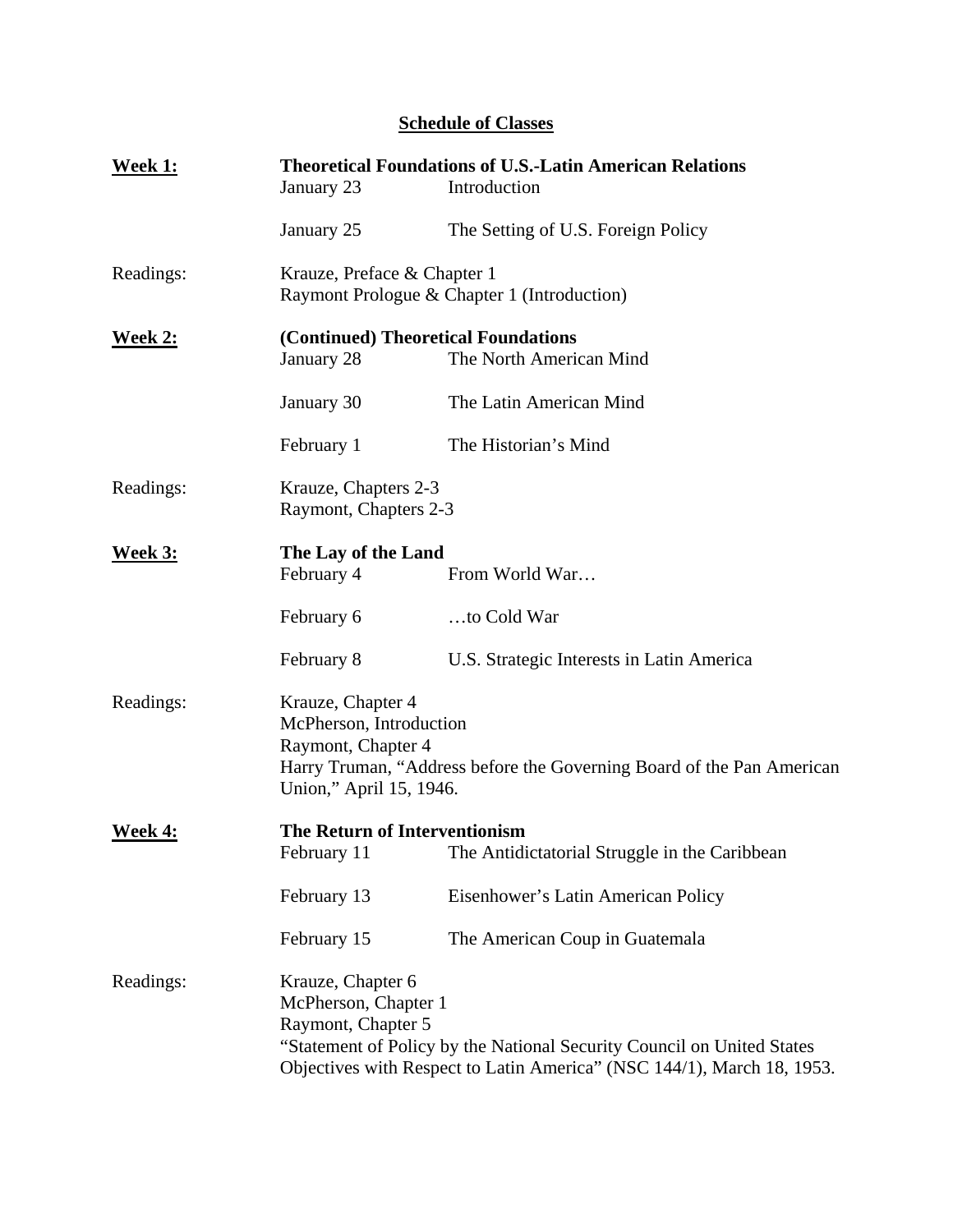| Week 5:        | <b>Blowbacks</b>                                                                                                                                                                                               |                                                                         |
|----------------|----------------------------------------------------------------------------------------------------------------------------------------------------------------------------------------------------------------|-------------------------------------------------------------------------|
|                | February 18                                                                                                                                                                                                    | When Goodwill Trips Go Bad                                              |
|                | February 20                                                                                                                                                                                                    | The Cuban Revolution: Part I                                            |
|                | February 22                                                                                                                                                                                                    | The Cuban Revolution: Part II                                           |
| Readings:      | Krauze, Chapter 7<br>McPherson, Chapter 2<br>Fidel Castro, "When the People Rule," January 21, 1959.                                                                                                           |                                                                         |
| <u>Week 6:</u> | February 25                                                                                                                                                                                                    | The Most Dangerous Area in the World<br>Kennedy's Latin American Policy |
|                | February 27                                                                                                                                                                                                    | The Puerto Rican Moment                                                 |
|                | March 1                                                                                                                                                                                                        | Alliance for Progress: An International History                         |
| Readings:      | Krauze, Chapter 8<br>McPherson, Chapter 3<br>Raymont, Chapter 6<br>John F. Kennedy, "Address at a White House Reception for Members of<br>Congress and the Diplomatic Corps of Latin America," March 13, 1961. |                                                                         |
| <b>Week 7:</b> | March 4                                                                                                                                                                                                        | The Ideological Ferment of the 1960s<br>Johnson's Latin American Policy |
|                | March 6                                                                                                                                                                                                        | Dependency Theory                                                       |
|                | March 8                                                                                                                                                                                                        | <b>Liberation Theology</b>                                              |
| Readings:      | McPherson, Chapter 4<br>Raymont, Chapter 7<br>Telephone Conversation between President Johnson and Senator<br>Mansfield on the Situation in the Dominican Republic, April 30, 1965.                            |                                                                         |
| <u>Week 8:</u> | <b>REVIEW</b><br>March 11                                                                                                                                                                                      | Catch Up                                                                |
|                | March 13                                                                                                                                                                                                       | Catch Up<br>Take-home Midterm Passed Out                                |
|                | March 15                                                                                                                                                                                                       | Take-home Midterm Due                                                   |
| Readings:      | Krauze, Chapter 9<br>McPherson, Epilogue                                                                                                                                                                       |                                                                         |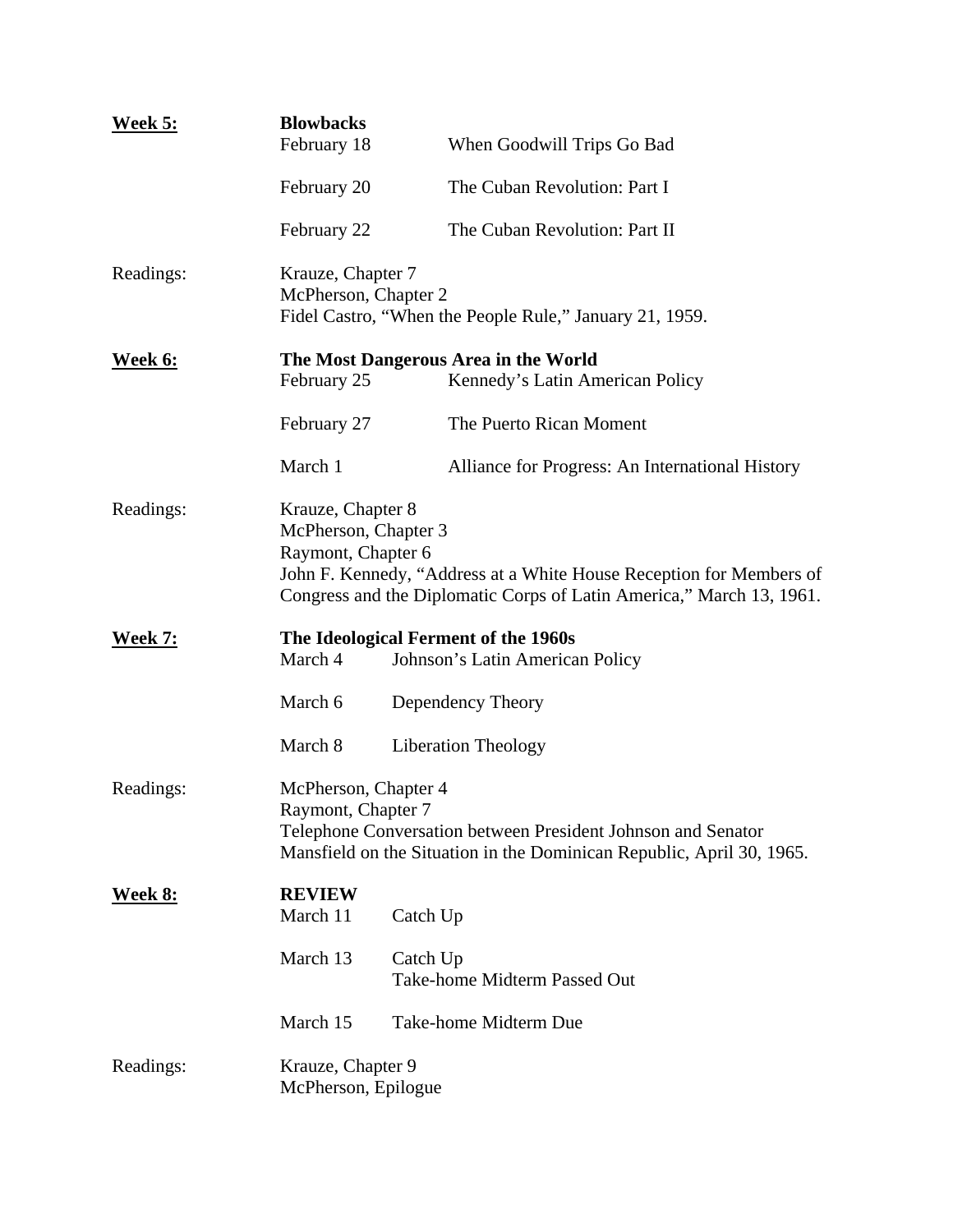| <b>Week 9:</b>  | <b>Dirty Wars</b><br>March 18                                    | Nixon's Latin American Policy                                                                                                                                                                     |
|-----------------|------------------------------------------------------------------|---------------------------------------------------------------------------------------------------------------------------------------------------------------------------------------------------|
|                 | March 20                                                         | The "Other" 9/11                                                                                                                                                                                  |
|                 | March 22                                                         | The ABC Juntas                                                                                                                                                                                    |
| Readings:       | Raymont, Chapter 8<br>December 4, 1972.                          | Memorandum from the National Security Advisor (Kissinger) to President<br>Nixon on the Situation in Chile, November 5, 1970.<br>Salvador Allende, Address to the United Nations General Assembly, |
| <b>Week 10:</b> | <b>SPRING BREAK</b>                                              |                                                                                                                                                                                                   |
| <u>Week 11:</u> | April 1                                                          | The Return of the Free Market<br>The "Chicago Boys"                                                                                                                                               |
|                 | April 3                                                          | Film: Sin Nombre                                                                                                                                                                                  |
|                 | April 5                                                          | Film:<br>Sin Nombre                                                                                                                                                                               |
| Readings:       | Davis, Chapters 1-3<br>Raymont, Chapter 9                        |                                                                                                                                                                                                   |
| <b>Week 12:</b> | April 8                                                          | "There Is No Time to Lose": The United States and Central America<br>Carter's Latin American Policy                                                                                               |
|                 | April 10                                                         | The Nicaraguan Revolution: Part I                                                                                                                                                                 |
|                 | April 12                                                         | The Nicaraguan Revolution: Part II                                                                                                                                                                |
| Readings:       | Davis, Chapters 4-6<br>Krauze, Chapter 10<br>Raymont, Chapter 10 |                                                                                                                                                                                                   |
| <b>Week 13:</b> | April 15                                                         | (Continued) The United States and Central America<br>Reagan's Latin American Policy                                                                                                               |
|                 | April 17                                                         | Democracy and Terror: El Salvador                                                                                                                                                                 |
|                 | April 19                                                         | Democracy and Terror: Guatemala                                                                                                                                                                   |
| Readings:       | Davis, Chapters 7-9<br>Raymont, Chapters 11-12                   | Oscar Romero, "The Last Sermon," March 23, 1980.                                                                                                                                                  |